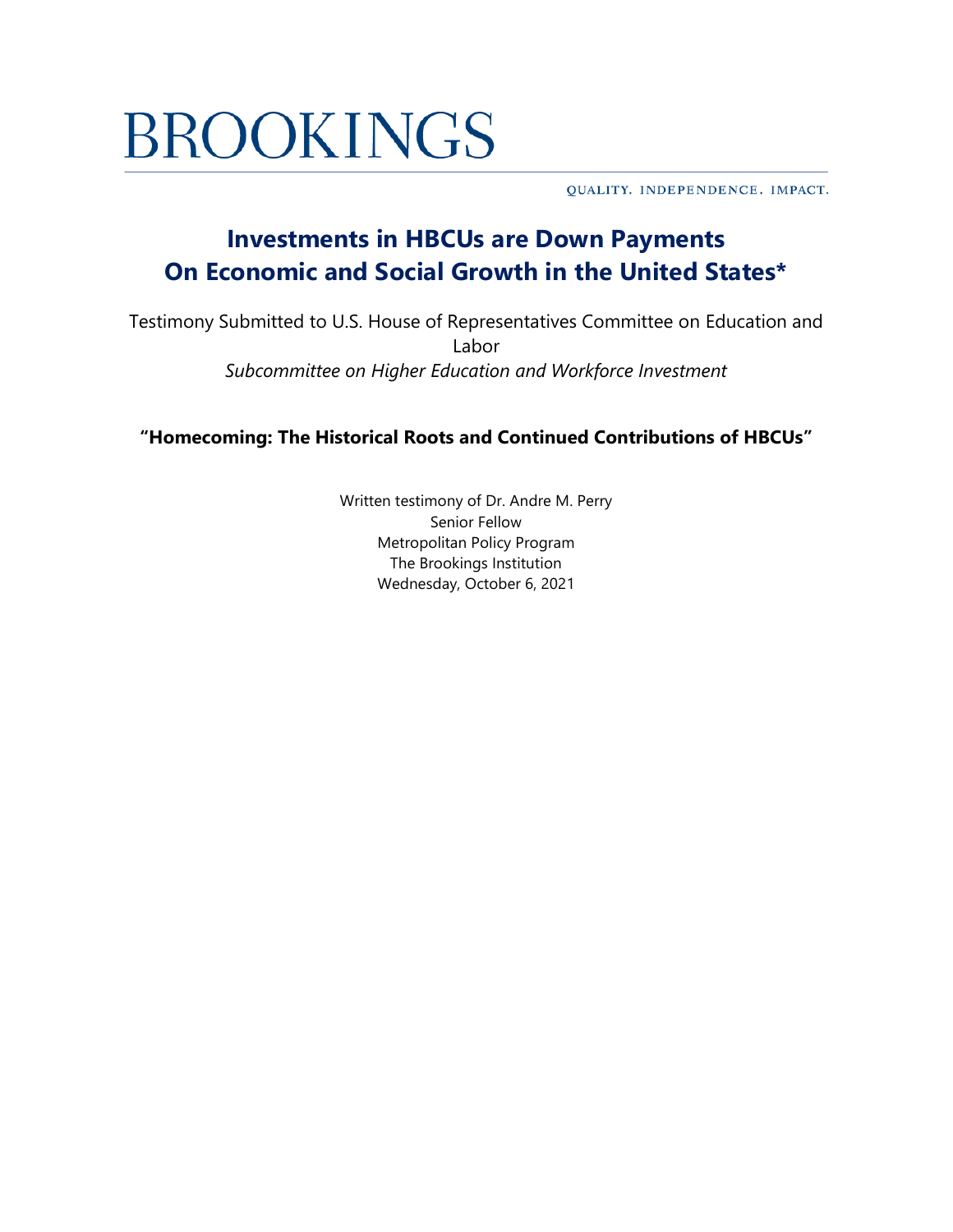#### **Dr. Andre Perry: Written Congressional Testimony, October 2021**

Technological advancements across many sectors have been inimitable drivers of economic and social growth in the United States. Innovation has been synonymous with Americana. From the earlier Industrial Revolution in the  $18<sup>th</sup>$  and  $19<sup>th</sup>$  centuries, to the post-WWII boom in the mid-20<sup>th</sup> Century to the tech boom throughout the last few decades, contributions from a wide swath of Americans—across industries and sectors new and old—have helped make the United States a sustained global power. However, exploitation and racism also characterize the United States. Many innovators are overlooked and devalued because of the color of their skin, and quite often never given a robust chance to contribute to our innovation economy.

Except for a few notable inventors who are regularly elevated during Black History Month e.g., George Washington Carver (peanut products) and Madam C. J. Walker (hair products), the history of Black people's contributions to the catalog of inventions has been largely muted, particularly during the Industrial Revolution. The notable disregard of many of the era's Black inventors not only whitewashes the historical record, but biases who we perceive to be innovators in the present. For instance, Jonathan Rothwell of Gallup, Mike Andrews of the University of Maryland Baltimore County and I [found](https://www.brookings.edu/research/the-black-innovators-who-elevated-the-united-states-reassessing-the-golden-age-of-invention/) that with 50,000 total patents, Black people accounted for more inventions during the Industrial Revolution than immigrants from every country except England and Germany. In our database, 87% of inventions were traced to people born in the United States, and 2.7% of the U.S. total were invented by Black Americans, which is a larger share than nearly every immigrant group. After accounting for patents during non-decennial years, we estimated that Black people accounted for just under 50,000 total patents during this period. The data is clear: Black Americans have contributed strongly to America's innovation economy, albeit with little fanfare and despite a plethora of structural barriers to overcome.

Not investing in Black talent has always been a harmful moral failure, robbing individuals and the country of goods and services in the name of what society deems economic growth. However, an economy built on exclusivity is proving to be a house of cards. The lack of recognition and investment in Black innovators runs alongside less investment in the innovation economy overall. [Federal R&D investment has been in decline for 60 years,](https://itif.org/publications/2019/08/12/federal-support-rd-continues-its-ignominious-slide) sapping educational, health, and science institutions of the resources needed to introduce new products and services to the public. Declining investments overall spotlights and exemplifies the country's sordid history around race. Racial and regional imbalances threaten the overall security and financial wellbeing of the country. As my colleagues have shown [in our research,](https://www.brookings.edu/blog/the-avenue/2021/08/11/congress-needs-to-prioritize-inclusion-in-our-slumping-innovation-system/) nearly half of federal R&D spending flow to just six states.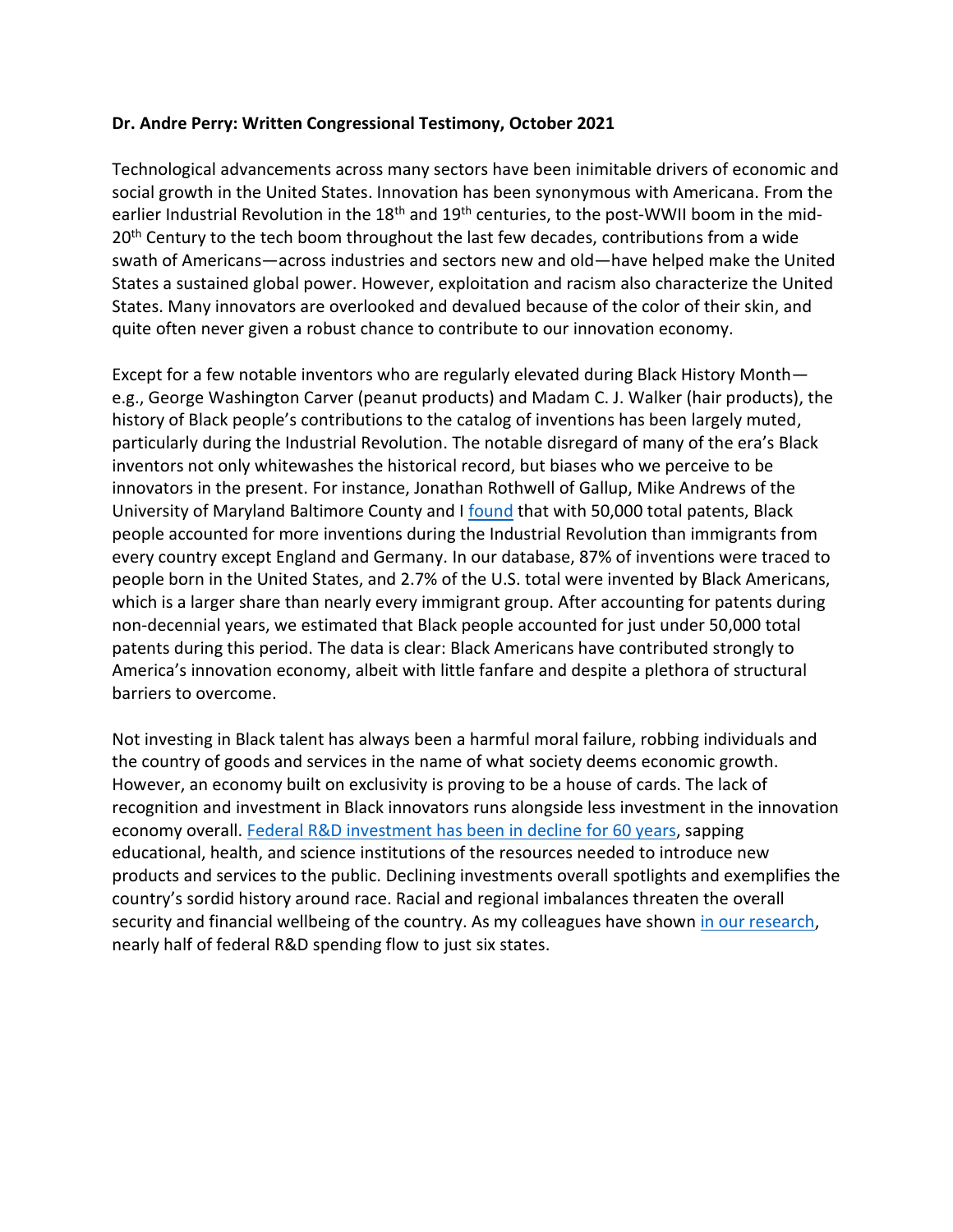

Map 1. Federal obligations for total R&D funding for selected agencies By state, FY, 2019

In addition to these geographic disparities, there are also stark racial disparities. According to the National Science Foundation, [less than 1%](https://ncses.nsf.gov/pubs/nsf21314#data-tables) of federal R&D expenditures went to historically Black colleges and universities (HBCUs) in 2019. And our research (depicted below) likewise finds that only about 7.4% and 6.6% of National Science Foundation (NSF) and National Institutes of Health (NIH) grant awards, respectively, flow to Black and Latino or Hispanic innovators—far below those groups' share of the population.



#### Figure 1. NSF award and NIH R01 grant recipients by race and ethnicity

Note: Demographic data is based on voluntarily self-reported information by the grant recipient. Source: Brookings analysis of NSF and NIH data.

**Metropolitan Policy Program** В at BROOKINGS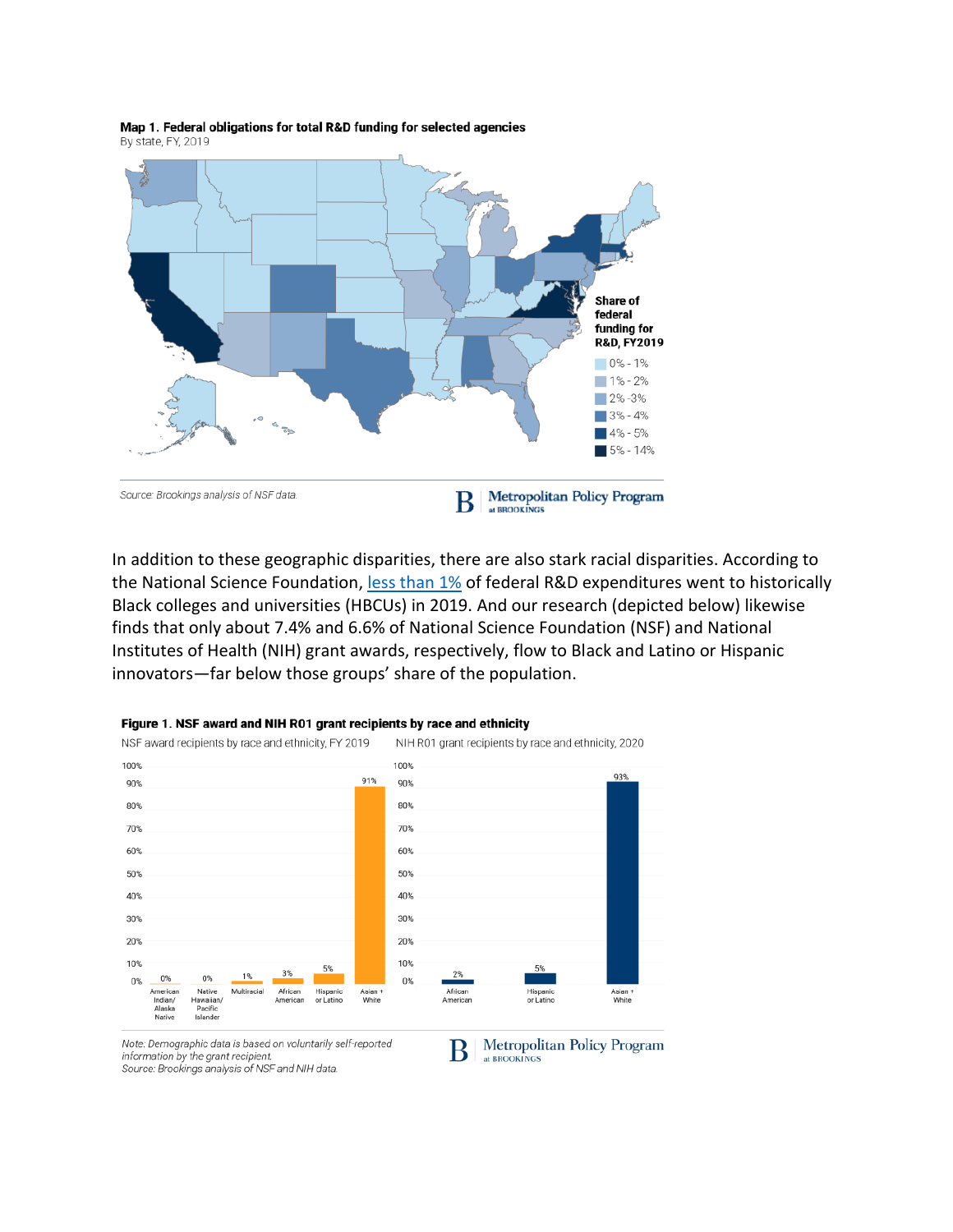The quality of our social, economic and political futures is inextricably linked to how inclusive the innovation economy can become. The country can easily slip into a recession and concede our position as a leader on the global stage if we're not careful to maximize the talents of all Americans, especially millennials (those currently aged 18-34) who represent a quarter of the total population and demographically are 44% minority. The nation's unbalanced innovation investments reinforce preexisting spatial and demographic disparities. This amounts to a structural distortion of the nation's innovation ecosystem, with real costs to individual people, communities, and the economy.

Ensuring a more equitable allocation of resources and investment is vital to creating a more dynamic innovation economy. But as the debate over what counts as "infrastructure" continues to unfold, too many people ignore the fact that the real undergirding of 21st-century infrastructure — including upgraded power grids, sustainable transportation, renewable energy — is knowledge and science. Therefore, if we want to jump start innovation, we must invest in the underappreciated people, places, and institutions that can yield significant growth – and that means investing in higher education, and especially in historically Black colleges and universities – HBCUs.

#### **HBCUs Punch Above Their Weight, But Face Structural Barriers in Funding:**

Since their beginnings prior to the Civil War, HBCUs have prepared their students to be leaders. They have imbued students with a unique set of academic skills, an acute sense of justice, a passion for public service and the confidence to achieve beyond their walls. Today, these institutions continue to produce a high share of the nation's Black doctors, judges, engineers, and other professionals. And according to [a recent McKinsey report,](https://www.mckinsey.com/industries/public-and-social-sector/our-insights/how-hbcus-can-accelerate-black-economic-mobility) even though HBCUs make up just 3% percent of colleges and universities in the U.S., they account for 10% of all matriculating Black students, and award 17% of all bachelor's degrees and 24% of all STEMrelated bachelor's degrees for the nation's Black students. About one-third of all Black collegians earn degrees in either a STEM-related (science, technology, engineering and math) field or in business, according to my analysis of [integrated post-secondary education data](https://nces.ed.gov/ipeds/) system (IPEDS), the national dataset of college outcomes. Black colleges are well suited to develop the talent needed in a knowledge economy.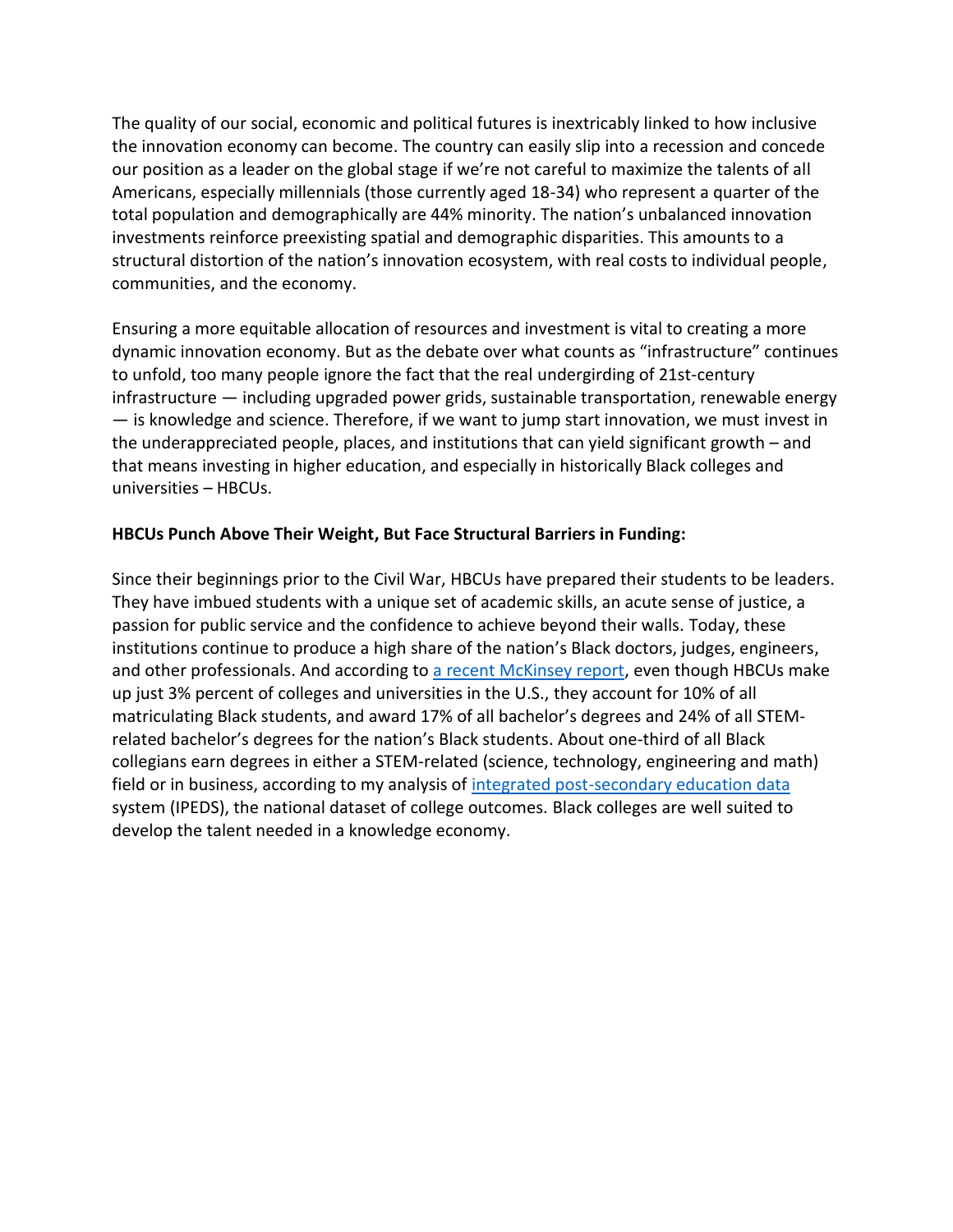

The success of HBCUs in educating future STEM workers has led the National Science Foundation to invest \$9million toward [the creation of a research center](https://www.nsf.gov/news/special_reports/announcements/081920.jsp) that will "study and model the successful practices of HBCUs." In addition, to promoting HBCUs as community assets, the center will also "strengthen national STEM capabilities through research training and education of thousands of college STEM majors, hundreds of faculty members, the nation at large, and the legacy of HBCUs in STEM education."

The ability of HBCUs to successfully educate future STEM workers should be viewed as an opportunity in the face of national trends. Across the country, the share of STEM jobs has expanded significantly, with STEM employment increasing from 9.7 million to 17.3 million from [1990 to 2018](https://www.pewresearch.org/fact-tank/2018/01/09/7-facts-about-the-stem-workforce/) (a 79% increase). Data suggests that this trend will continue, particularly in comparison to non-STEM positions. [STEM jobs are expected to grow by 13% from 2017 to 2027](http://vitalsigns.ecs.org/state/united-states/demand) as opposed to 9% for non-STEM work. HBCUs are well situated to meet the demands of this growing STEM economy, and to so in a way that ensures Black workers are not left behind.

Nevertheless, despite their impressive track record and continued relevance, HBCUs are often treated like second-class institutions. HBCUs are [chronically underfunded](https://www.cbsnews.com/news/hbcu-coppin-state-tennessee-state-federal-funding-howard-kamala-harris/) due to state [underinvestment,](https://www.insidehighered.com/quicktakes/2021/04/08/tennessee-state-owed-millions-state) [lower alumni contributions](https://www.blackenterprise.com/solution-to-the-hbcu-crisis-alumni-must-give-back/) (related to lower [Black incomes](https://www.epi.org/blog/racial-disparities-in-income-and-poverty-remain-largely-unchanged-amid-strong-income-growth-in-2019/) and [Black](https://news.harvard.edu/gazette/story/2021/06/racial-wealth-gap-may-be-a-key-to-other-inequities/)  [wealth\)](https://news.harvard.edu/gazette/story/2021/06/racial-wealth-gap-may-be-a-key-to-other-inequities/), and [lower endowments.](https://www.bloomberg.com/news/articles/2017-07-18/historically-black-colleges-try-to-catch-up-as-rich-schools-get-richer) And while both public and private HBCUs rely more heavily on public dollars and tuition than predominantly white institutions (PWIs), according to the [American Council on Education,](https://www.acenet.edu/Documents/Public-and-Private-Investments-and-Divestments-in-HBCUs.pdf) "Public and private HBCUs experienced the steepest declines in federal funding per [full-time equivalent] student between 2003 and 2015."

In many cases, the underfunding of HBCUs is a deliberate political choice to rob these institutions of what they are legally owed. For example, earlier this year, [a committee](https://www.npr.org/2021/05/13/996617532/behind-the-underfunding-of-hbcus)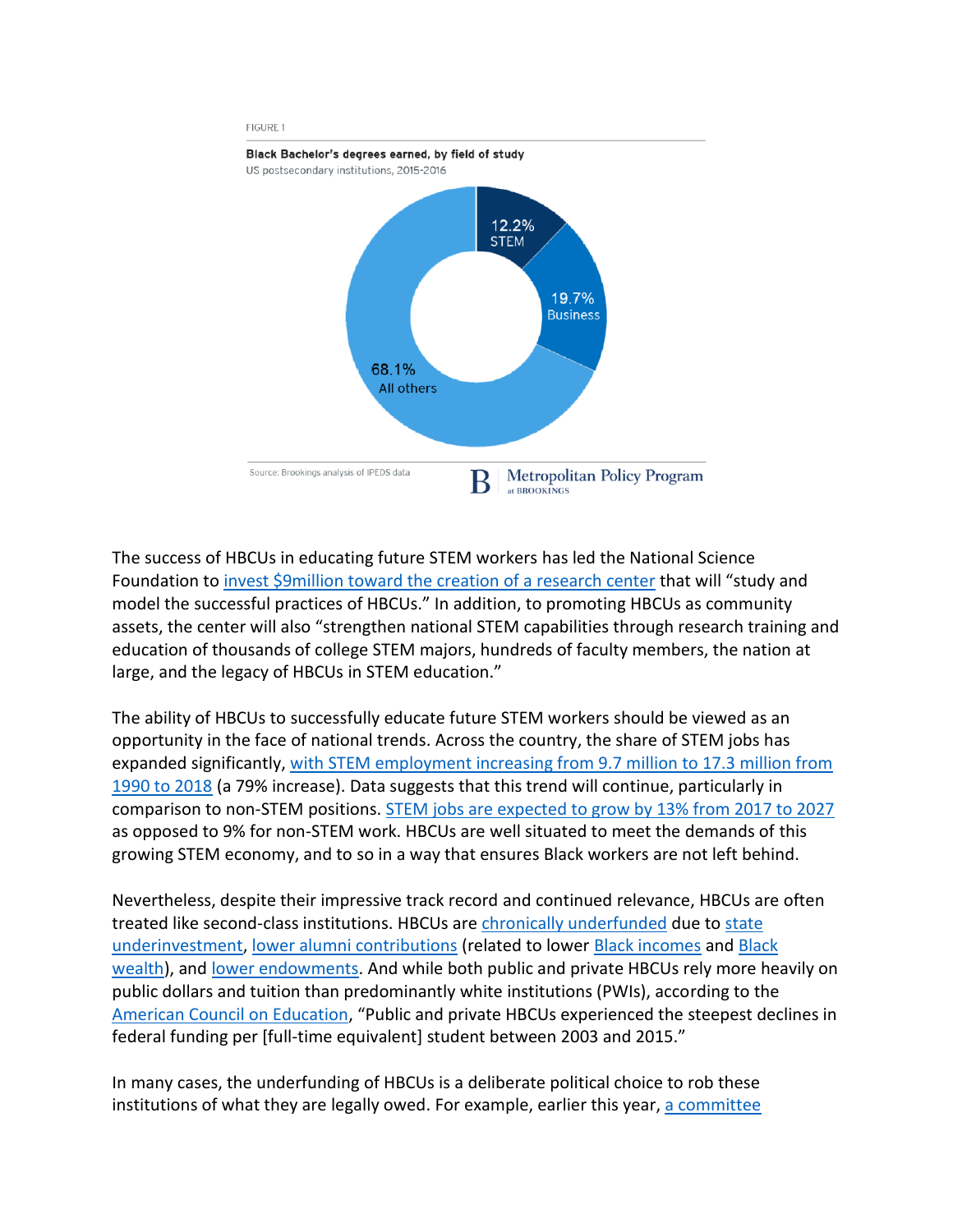[established in the Tennessee legislature](https://www.npr.org/2021/05/13/996617532/behind-the-underfunding-of-hbcus) determined that the HBCU Tennessee State University never received an estimated \$500 million it had been entitled to from the state's funding scheme. Similarly, in Maryland[, after a 13-year legal battle,](https://www.brookings.edu/blog/brown-center-chalkboard/2019/11/22/hbcus-are-leading-centers-of-education-why-are-they-treated-as-second-class-institutions/) the General Assembly recently agreed to give \$577 million to HBCUs Morgan State University, Coppin State University, Bowie State University, and the University of Maryland Eastern Shore. The universities were part of a lawsuit that sought damages because the state failed to sufficiently implement a plan to desegregate higher education, create an equitable funding structure, and eliminate duplicative academic programs that place HBCUs at a competitive disadvantage.

But even when states do pay what is owed, many HBCUs struggle to fully realize their R&D potential, particularly in the face of economic shocks, because their endowments are substantially smaller than their predominately white counterparts. All together, the 10 largest HBCU endowments in 2020 totaled [\\$2 billion,](https://hbcumoney.com/2021/03/) compared to \$200 billion across the top 10 PWI endowments. The combined endowment for every HBCU in the country through 2019 was just over [\\$3.9 billion.](https://chicago.suntimes.com/education/2021/7/14/22577327/hbcus-howard-university-black-colleges-struggling) For context, New York University alone had an endowment of [\\$4.3 billion](https://www.nyu.edu/content/dam/nyu/investmentOffice/documents/2019-08-31%20NYU%20Endowment%20Fact%20Sheet%20-%20FINAL.pdf) that year.

We cannot therefore expect endowments and alumni giving alone to fully seed and sustain R&D at HBCUs, particularly in the context of a recovering pandemic economy where Black recovery continues to lag. Instead, we need federal investment dollars to flow to these institutions in ways that can allow them to expand their capacity, and fully maximize their potential, which will in turn unlock more growth for the nation's innovation economy.

#### **Why Investing in HBCUs Matters:**

When it comes to the racial wealth gap, many preach the gospel of college degrees as a means to build individual assets and create multi-generational wealth. But Black students pursuing higher education often end up saddled with [debilitating debt](https://www.brookings.edu/essay/student-debt-cancellation-should-consider-wealth-not-income/) even as they face systemic barriers in the hiring and promotion pipelines in high-wage industries. Debt has inspired anticollege rhetoric that preaches entrepreneurialism as a means to achieving economic prosperity. But without the social networks and technical skills that colleges provide, Black aspiring entrepreneurs can't connect with deep-pocketed investors who sponsor tech startups, which means that their ideas never get to see the light of day.

Investing in HBCUs can help address many of those problems simultaneously. In particular, federal investments should flow toward supporting research capacity and business incubation capacity at these institutions, with an eye toward maximizing STEM and business programs that can support valuable basic scientific research, drive the innovation economy with applied research and commercialization efforts, and all while providing necessary on-ramps for Black workers who have historically been left out of the innovation economy.

As my colleague and I discuss [in a recent article,](https://www.brookings.edu/blog/the-avenue/2021/08/04/underfunding-hbcus-leads-to-an-underrepresentation-of-black-faculty/) investments in HBCU research and development can address leaks in the talent pipeline by supporting the hiring and promotion of more Black faculty, who can correct underrepresentation on college campuses thereby leading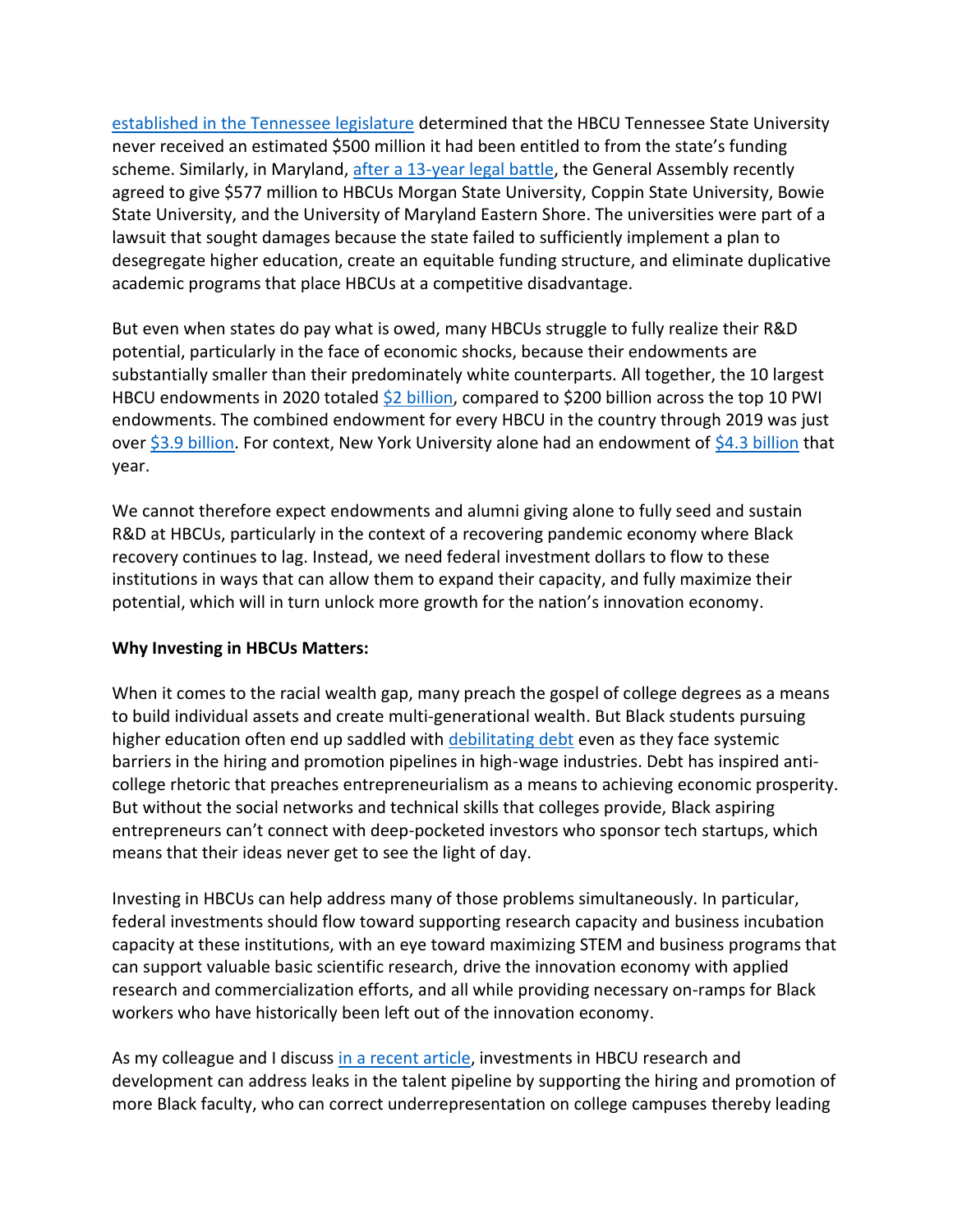to higher retention rates and better academic performance. In addition, investments can dramatically improve colleges and universities physical plants, which are riddled with deferred maintenance issues from years of devaluation and under-investment. Also, investments in HBCUs can help create an adequate supply of trained workers to fulfill the lofty goals of greening the economy and reclaiming our place as the world leader in emerging technologies. As detailed later in the policy recommendations section, the recent availability of recovery funds combined with the likely dollars made available by the Build Back Better agenda (including bot the infrastructure and reconciliation bills) are providing a once-in-a-generation opportunity that we would be foolish to squander.

In addition to investing in the basic STEM education and R&D capacity of HBCUs, the federal government should invest in their capacity to serve as business incubators. As our society speeds toward the usage of transformative technologies such as artificial intelligence, machine learning, quantum computing, augmented reality, virtual reality, and blockchain, investing in Black tech startup ventures that can quickly grow in size and profitability will help promote a more inclusive economy, create multi-generational wealth among Black families and validate the overlooked and devalued production of STEM graduates at HBCUs.

As regions seek job creation, economic growth, and community development, they should not overlook HBCUs as catalyst for neighborhood and regional growth. The [Alabama Chamber of](https://www.madeinalabama.com/industries/)  [Commerce](https://www.madeinalabama.com/industries/) notes that the state is a leader in innovation economy industries including everything from aerospace and aviation to bioscience and chemical engineering to steel and advanced metals. And according to the [National Association of Manufacturers](https://www.nam.org/state-manufacturing-data/2020-alabama-manufacturing-facts/#:~:text=Total%20output%20from%20manufacturing%20was,compensation%20of%20%2468%2C240.38%20in%202018.), Alabama's manufacturing industries account for just over 17% of the state's total output (upwards of \$37 billion in 2018). These industries employ 13% of the state's workforce (an average of 271,000 workers) with average annual compensation of \$68,000. However, the presence of these industries have not led to shared prosperity throughout the state, which post the seventh [highest poverty rate](https://www.usnews.com/news/best-states/slideshows/us-states-with-the-highest-poverty-rates) among all states in 2019, according to *U.S. News and World Report*.

Alabama is also home to 14 HBCUs—more than any other state—and [our research](https://www.brookings.edu/blog/the-avenue/2019/07/16/stem-talent-exists-in-the-south-but-investment-is-appallingly-lacking/) shows that in the 2016-2017 academic year, STEM and business-related fields comprised 31% of degrees at Alabama's HBCUs. But despite the large number of HBCUs producing STEM and business graduates, there are still far fewer Black-owned firms in these sectors than makes sense. For example, our research finds that of the 4,000+ trade sector firms in Alabama's Birmingham metro area, including businesses that tackle manufacturing, information, finance, and insurance, and professional, scientific, and technical services, a mere 3% are Black-owned.

Two likely contributors to this lack of Black-owned firms are the Black wealth gap (in which white families have 10-times the wealth of Black families) and a lack of investments due to drags of racism in capital markets, banking, as well as government and corporate procurement. But Brookings' analysis shows that if the Birmingham metro area could achieve parity in Blackowned firms, that would mean an increase of 720 firms that could help to drive innovation. Leveraging the states 14 HBCUs must be central to improving outcomes as well as changing a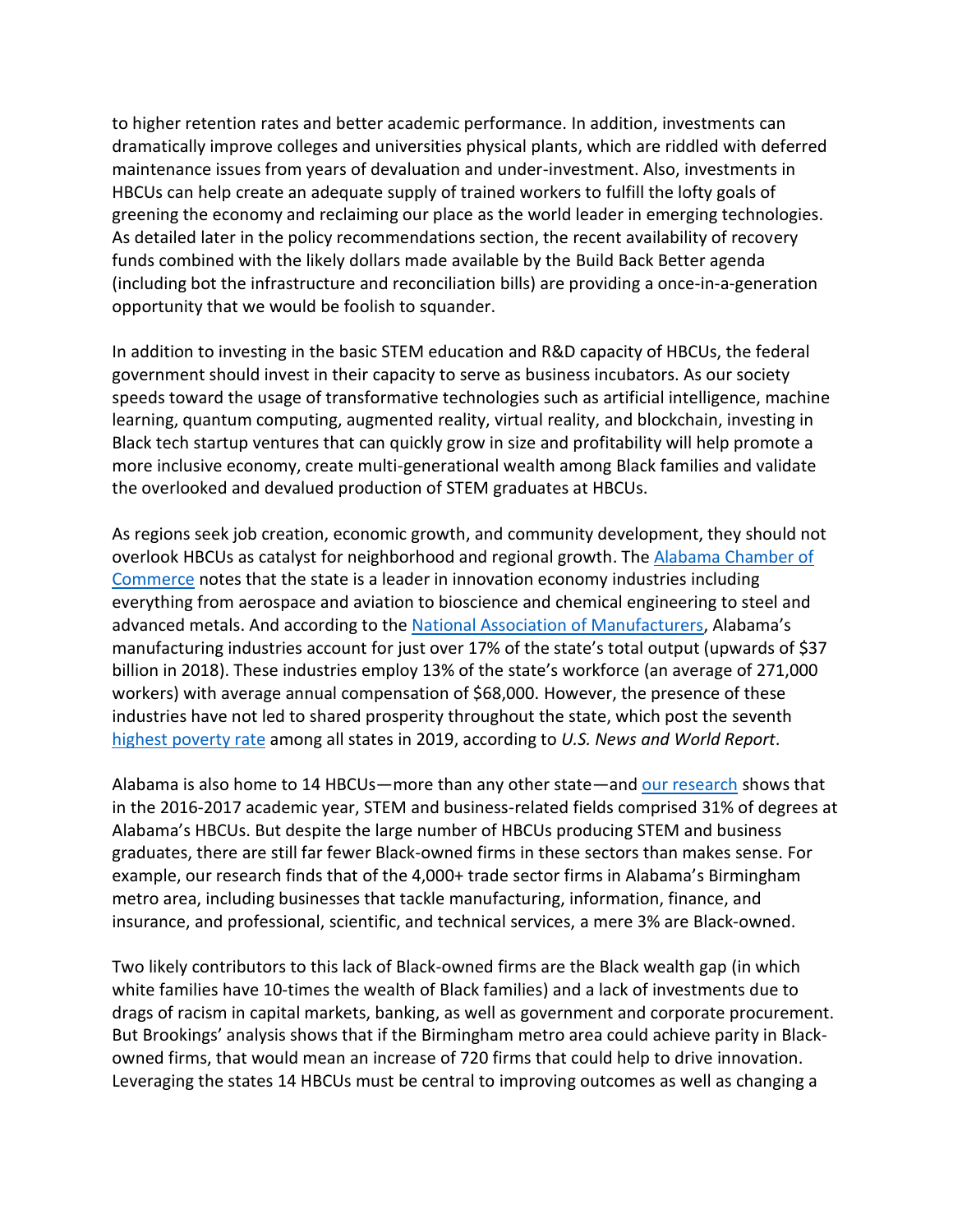culture that would seemingly cut its nose to spite its face instead of recognizing the talent within.

We must invest in the people, places and institutions whose contributions and potentials have been have devalued. When we talk about the innovation economy, we should foreground institutions like Bishop State Community College, one of the nation's few two-year HBCUs. Located in majority-Black, Mobile, Alabama, Bishop State [has partnered with other nearby](https://www.brookings.edu/research/why-local-leaders-in-mobile-alabama-must-address-racial-equity-in-the-manufacturing-sector/)  [colleges and universities, as well as key businesses in the region,](https://www.brookings.edu/research/why-local-leaders-in-mobile-alabama-must-address-racial-equity-in-the-manufacturing-sector/) to prepare students for STEM careers including in cutting-edge industries like biotech and robotics.

Efforts to fund and support business incubation at HBCUs can draw from successful models such as [Opportunity HUB,](https://opportunityhub.co/) an Atlanta based multi-campus co-working space, pre-accelerator, and incubator that works with HBCUs to support tech entrepreneurs. OHUB works with more than 4,000 student members and early professionals at 319 colleges and universities, including 100 HBCUs, and provides "early exposure, skills development, job placement, entrepreneurship support programming, net new job creation and alternative capital formation via geographically placed technology hubs."

### **Investing in HBCUs is also About Community Development and Regional Growth:**

Beyond simply being the right thing to do, investing in HBCUs - both in terms of R&D and business development - can also help develop entire communities, unlocking dramatic economic growth at the local and regional level.

According to [a study by the United Negro College Fund](https://cdn.uncf.org/wp-content/uploads/HBCU_FactSht_National_7-17B1.pdf?_ga=2.94913308.1845017779.1632853915-2111019105.1632853915), "the nation's HBCUs generate \$14.8 billion in economic impact annually; that's equivalent to a ranking in the top 200 on the Fortune 500 list of America's largest corporations." In addition, "every dollar spent by an HBCU and its students produces positive economic benefits, generating \$1.44 in initial and subsequent spending for its local and regional economies." Finally, UNCF reports that each year "HBCUs generate 134,090 jobs for their local and regional economies," with every \$1million spent by HBCUs and their students producing 13 new jobs.

This research is further supported by [McKinsey analysis](https://www.mckinsey.com/industries/public-and-social-sector/our-insights/how-hbcus-can-accelerate-black-economic-mobility) which finds that "a strong HBCU network could increase Black worker incomes by around \$10 billion in addition to strengthening the economy with \$1.2 billion in incremental business profit, \$300 million in decreased studentloan debt, and \$1 billion in additional consumer expenditures."

Given that about 50% of the nation's 100-plus HBCUs reside in Black-majority cities, the local and regional benefits of this investment in HBCUs as community assets could prove instrumental in lowering racial wage and wealth gaps while ensuring that we are fully realizing the potential of talent across the nation rather than only in superstar cities.

Ultimately, the vision is of a world in which postsecondary institutions benefit the entire community, actively working against stratification, rather than catering to and automatically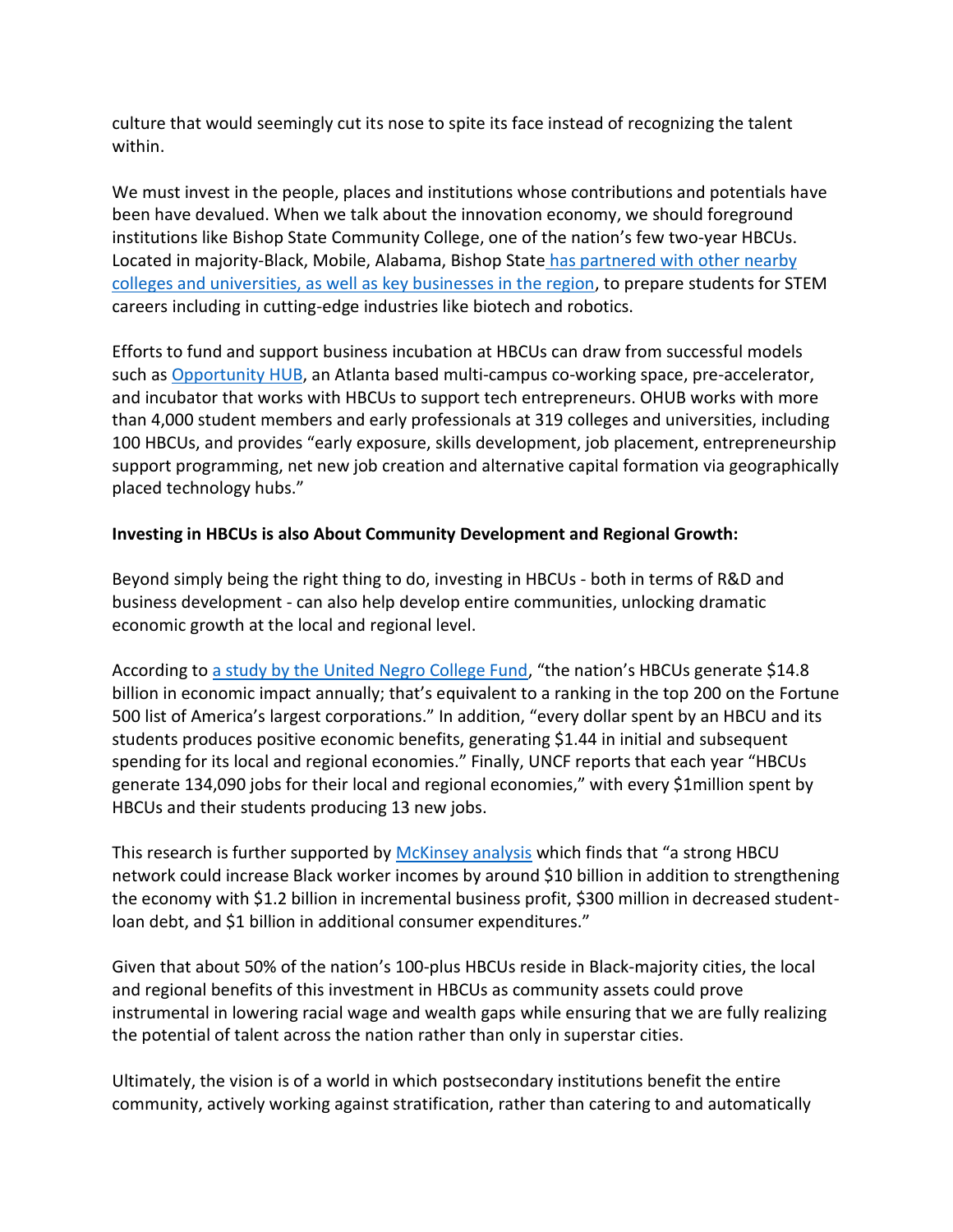rewarding those with wealth, privilege, and status. Understood this way, investing in HBCU research and development capacity is not "charity" or catering to "special interests" but is rather an important affirmation that a broad and inclusive middle class supports the development of human capital, entrepreneurship, and economic growth which benefits everyone.

#### **Opportunities for investment in HBCUs through the Build Back Better agenda**

Congress has already begun to act to simultaneously address lags and inequities in the innovation economy. Most notably, the Senate's recent U.S. Innovation and Competition Act [\(USICA\),](https://www.congress.gov/bill/117th-congress/senate-bill/1260/text) which passed with a bipartisan 68-32 vote in June, includes valuable provisions to counter both geographical and demographic imbalances. On the former front, the bill provides \$10 billion for "regional technology hubs" to build innovation capacity in new regions and would set aside 20% of new funds allocated to the NSF and the Department of Energy to support the EPSCoR program, which builds research capacity in states that historically receive low R&D funding. And on the broader demographic front, the USICA creates a chief diversity officer at the NSF; establishes an \$150 million per year capacity-building program for MSIs and other institutions promoting STEM education for underrepresented populations; and would reserve \$5.2 billion for STEM scholarships, fellowships, and other awards, with a focus on underrepresented populations.

The USICA is a praiseworthy first step toward creating an inclusive innovation economy that achieves maximum economic growth. But there is much more that needs to be done, including bold action by the federal government. Current proposals and pending legislation in the Senate and House, which are part of the Build Back Better Act, spell out promising responses to inequality in the U.S. innovation system. These efforts go farther than ever before in seeking to reform the system's imbalances in both their geographic and demographic forms.

The geographic response begins with the Biden Administration's [call for the creation of at least](https://www.whitehouse.gov/wp-content/uploads/2021/04/AJP-Racial-Equity-Fact-Sheet-FINAL.pdf)  [10 regional innovation hubs](https://www.whitehouse.gov/wp-content/uploads/2021/04/AJP-Racial-Equity-Fact-Sheet-FINAL.pdf) to reorient the nation's innovation landscape by catalyzing innovative activity in regions "beyond the current handful of high-growth centers." Other proposals involve new investments that will channel flows of R&D and research infrastructure money into additional places, including rural areas, HBCUs, and minority-serving institutions (MSIs), which have their own underserved geographies. On this front, the Build Back Better Act includes \$2 billion to fund a competitive grant program explicitly designed to support and improve research capacity and underlying infrastructure at HBCUs (as well as tribal colleges and institutions and other minority serving institutions.)

The Build Back Better agenda also allocates \$1.45 billion in mandatory funding supporting HBCUS, TCIs, and other MSIs. This funding is flexible and can be applied to a variety of institutional needs including academic programming, facilities and infrastructure, and basic administration costs. These funds compliment the more than \$6.5 billion in supplemental federal aid including Covid relief funds and loan forgiveness through the HBCU Capital Financing program.